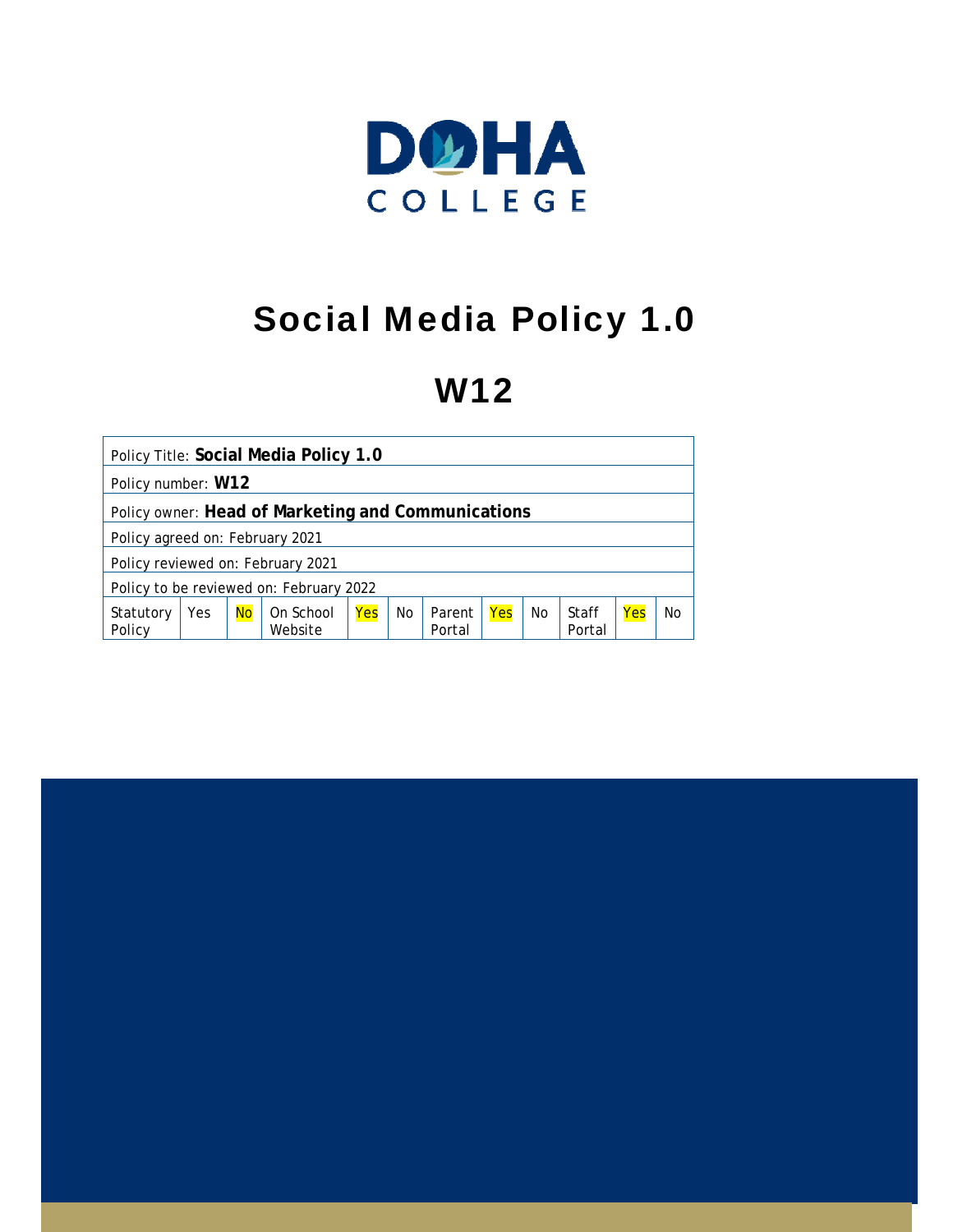

#### **CONTENTS**

| Policy                                            | 3  |
|---------------------------------------------------|----|
| Personnel responsible for implementing the policy | 3  |
| Compliance with related policies and agreements   | 4  |
| Personal use of social media                      | 4  |
| guidelines for responsible use of social media    | 6  |
| Business use of social media                      | 7  |
| Parent/carer consent                              | 8  |
| Recruitment                                       | 9  |
| Breach of this policy                             | 9  |
| Record of revisions to policy                     | 9  |
| Appendix 1 - Social Media Site Approval Form      | 10 |

Reference Number: W12 **Details and COVID-200** Page 2 of 13

Social Media Policy 1.0 **Social Media Policy 1.0 Effective Date: February 2021**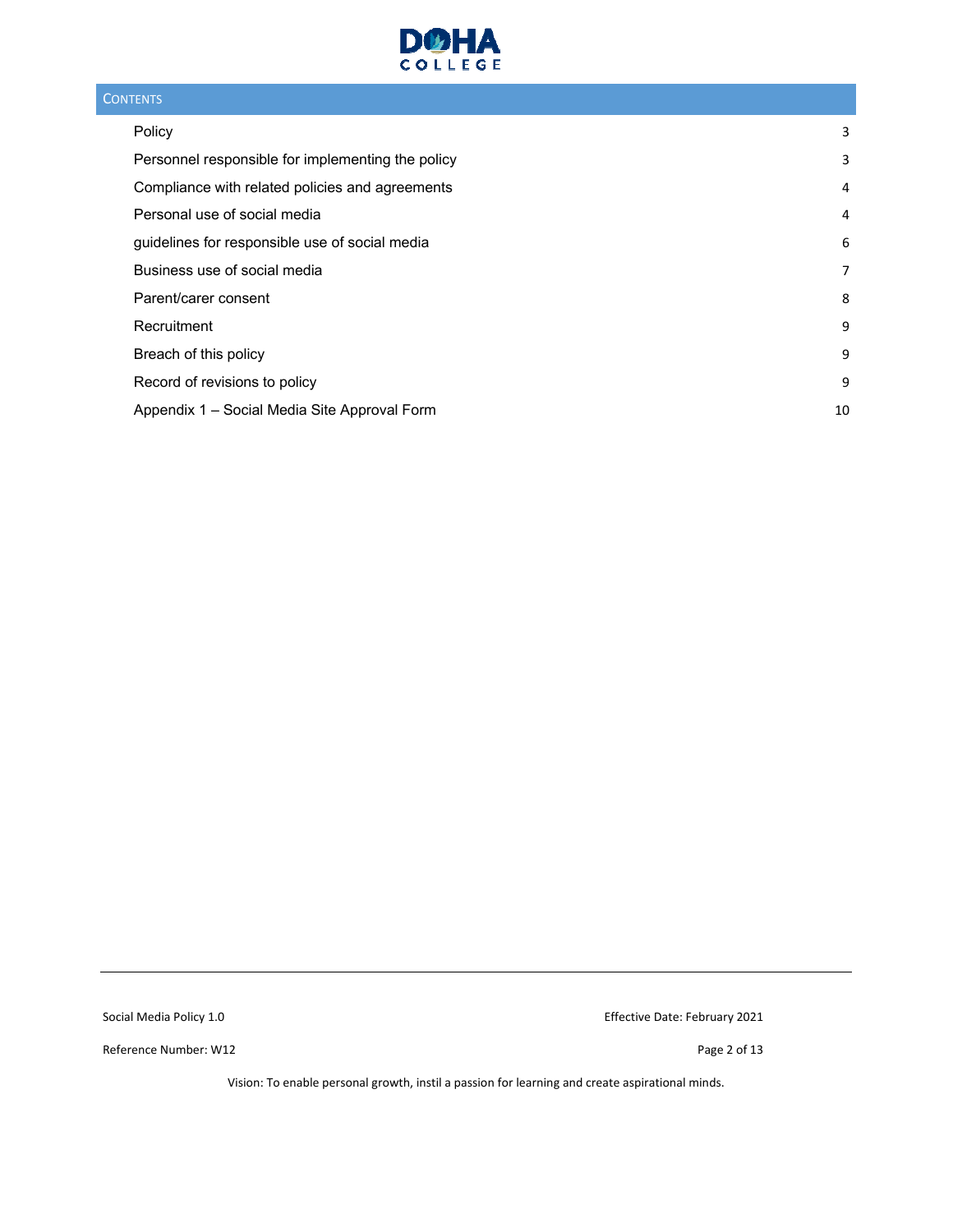

#### SOCIAL MEDIA POLICY 1.0

#### POLICY

- 1.1 This policy is in place to minimise the risks to Doha College through use of social media.
- 1.2 This policy deals with the use of all forms of social media, including Facebook, LinkedIn, Twitter, Google+, Instagram, WhatsApp and Snapchat and all other social networking sites, internet postings, blogs and chat apps. It applies to use of social media for business purposes as well as personal use that may affect our school in any way.
- 1.3 This policy covers all staff, consultants, contractors, volunteers, casual workers, agency workers, and Governors.
- 1.4 This policy ensures Doha College maintains their duty to safeguard children, the reputation of Doha College and those who work for it and the wider community.
- 1.5 This policy does not form part of any employee's contract of employment and we may amend it at any time.
- 1.6 References to "students" throughout this policy shall mean students other than the staff member's own child or relation.

#### PERSONNEL RESPONSIBLE FOR IMPLEMENTING THE POLICY

- 1.7 The Principal has overall responsibility for the effective operation of this policy but has delegated day- to-day responsibility for its operation to the Head of Schools.
- 1.8 Responsibility for reviewing this policy annually to ensure that it meets legal requirements and reflects best practice.
- 1.9 Staff have a specific responsibility for operating within the boundaries of this policy and understanding the standards of behaviour expected of them and are aware that action will be taken when behaviour falls below its requirements.
- 1.10 All staff are responsible for the success of this policy and should ensure that they take the time to read and understand it. Any misuse of social media must be reported to HR. Questions regarding the content or application of this policy should be directed to HR.

Social Media Policy 1.0 **Social Media Policy 1.0 Exercise 2021** Effective Date: February 2021

Reference Number: W12 **Details and COVID-200** Page 3 of 13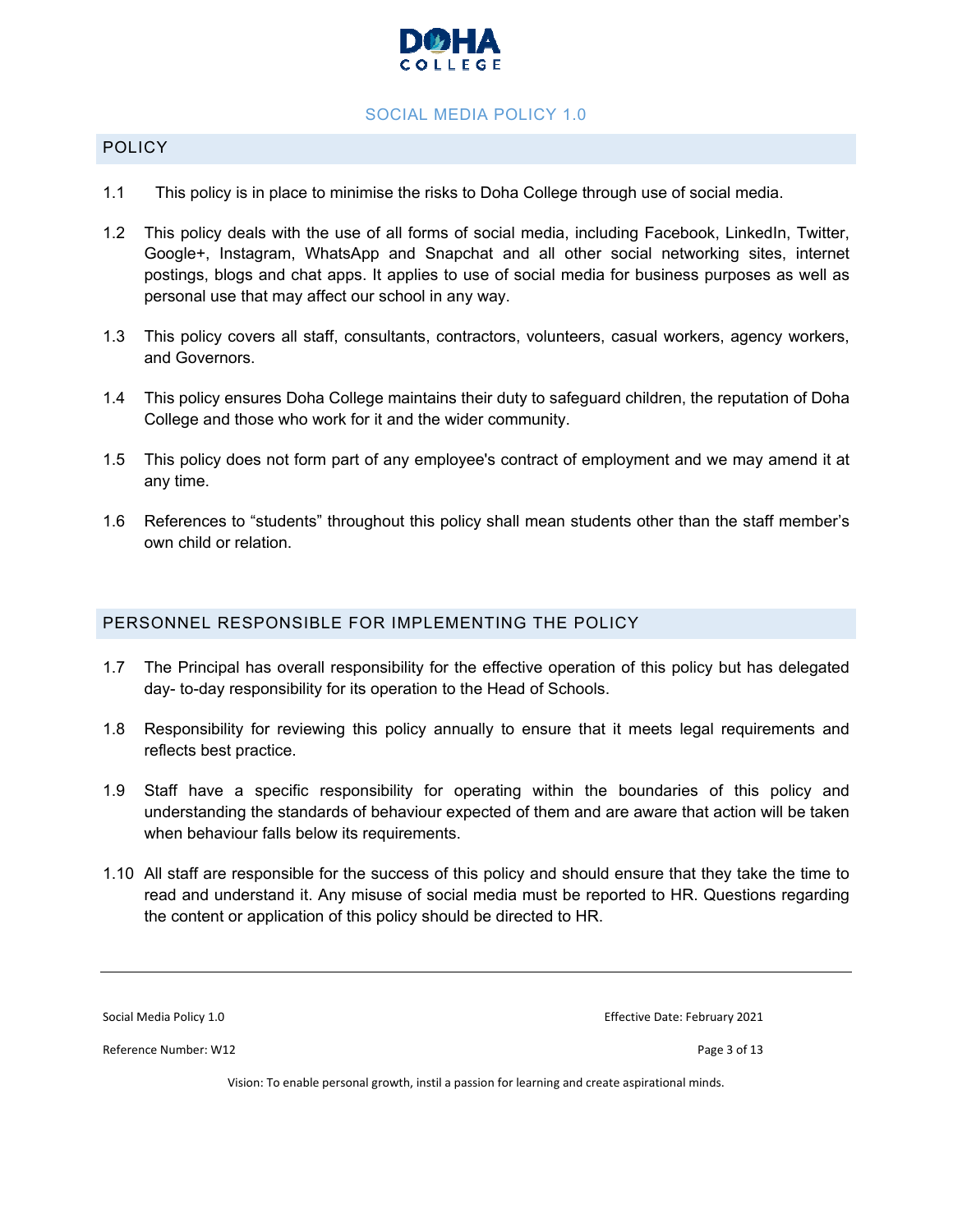

#### COMPLIANCE WITH RELATED POLICIES AND AGREEMENTS

- 1.11 Social media should never be used in a way that breaches any of our other policies. If an internet post would breach any of our policies in another forum, it will also breach them in an online forum. For example, you are prohibited from using social media to:
	- breach our Internet Use policy.
	- breach our Code of Conduct.
	- breach our Disciplinary Policy or procedures.
	- breach our Data Protection Policy (for example, never disclose personal information about a colleague or student online)
	- breach any other laws or regulatory requirements.
- 1.12 Staff who breach any of the above policies may be subject to disciplinary action up to and including termination of employment.
- 1.13 Staff should never provide references for other individuals on social or professional networking sites, as such references, positive and negative, can be attributed to Doha College and create legal liability for both the author of the reference and the organisation. Further information about the provision of references can be found in our HR Policy.
- 1.14 Staff must make themselves aware of and act in accordance with their duties under the Keeping children safe in education: *Statutory guidance for schools and colleges September 2019 as these relate to*:
	- Their own on-line activity
	- The on-line activity of students and other colleagues and
	- Information of which they become aware on-line.

including their duties relating to Children Missing from Education, Child Sexual Exploitation, FGM and Preventing Radicalisation (Prevent).

#### PERSONAL USE OF SOCIAL MEDIA

1.15 Occasional personal use of social media during working hours is permitted so long as it does not interfere with your employment responsibilities or productivity and complies with this policy.

Social Media Policy 1.0 **Bigger 2021 Contained Bullet Contains Contained Bullet Contains Contains Contains Contains Contains Contains Contains Contains Contains Contains Contains Contains Contains Contains Contains Conta** 

Reference Number: W12 **Details and COVID-200** Page 4 of 13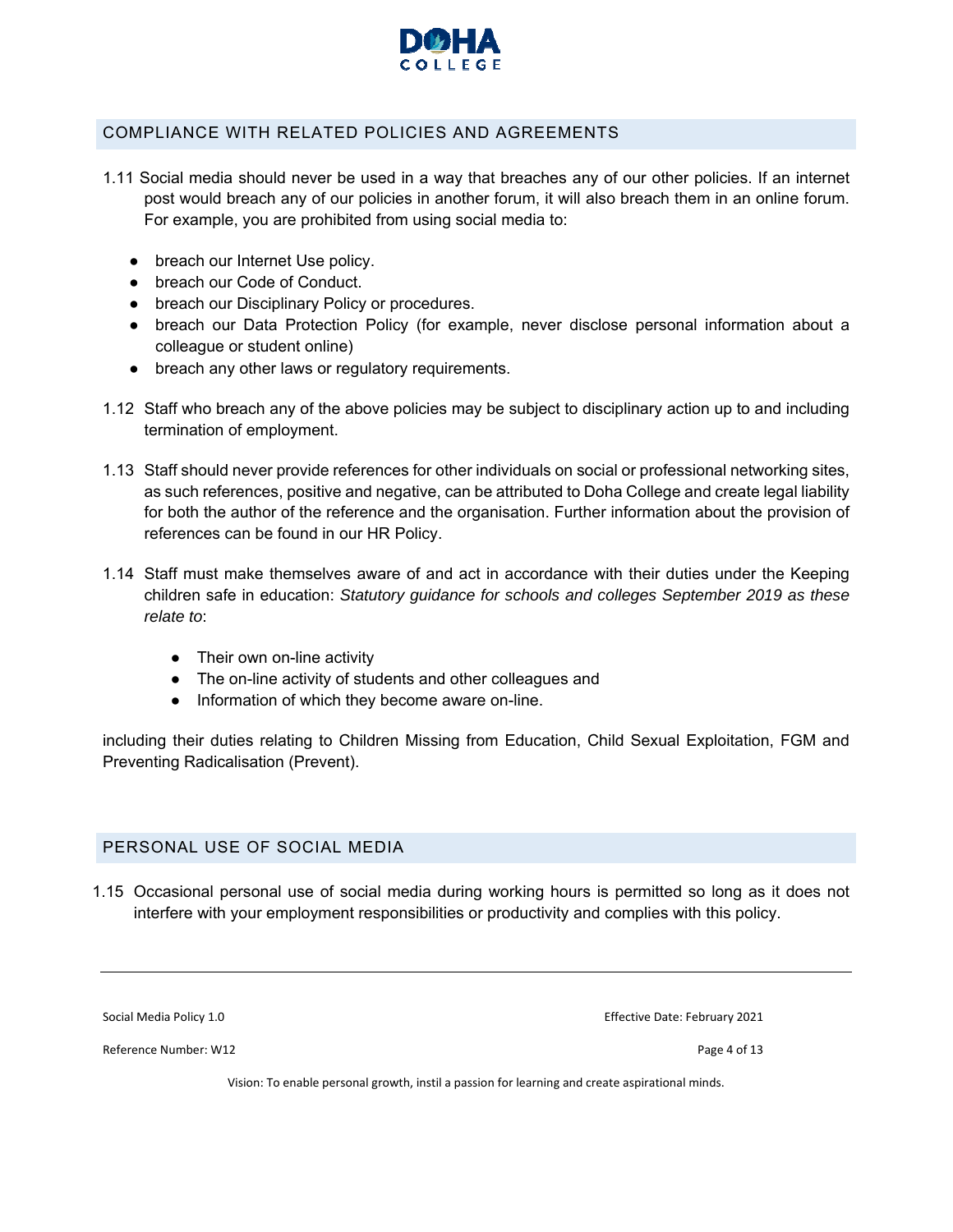

- 1.16 You must avoid making any social media communications that could damage Doha College's business interests or reputation, even indirectly.
- 1.17 You must not use social media to defame or disparage Doha College, our staff, students, parents/carers or any third party; to harass, bully or unlawfully discriminate against students, parents/carers, staff or third parties; to make false or misleading statements; or to impersonate colleagues or third parties.
	- 1.18 You must not express opinions on our behalf via social media, unless expressly authorised to do so by your manager. You may be required to undergo training in order to obtain such authorisation.
	- 1.19 You must not post comments about sensitive business-related topics, such as our performance, or do anything to jeopardise our trade secrets, confidential information, and intellectual property.
	- 1.20 You must not accept students or their parent/carers as friends or use social media to send any personal messages to them directly or indirectly. Never enter into social media dialogue with parent/carers or similar over a school related issue, the correct grievance procedures should be followed at all times. Personal communication could be considered inappropriate and unprofessional and may put you and/or your colleagues vulnerable to allegations.
	- 1.21 You are strongly advised not to be friends (on or offline) with recent students (the potential for colleagues at Doha College to be compromised in terms of content and open to accusations makes the risk not worth taking) and you are also strongly advised not to be friends with students at other schools (on or offline) as this is likely to make you vulnerable to allegations and may be open to investigation. Where a staff member is considering not following this advice, they are required to discuss the matter, and the implications with the Principal or designated safeguarding lead.
	- 1.22 You must not share any personal information with any student (including personal contact details, personal website addresses/social networking site details) and ensure good safeguarding practice.
	- 1.23 Caution is advised when inviting work colleagues to be "friends" in personal social networking sites. Social networking sites blur the line between work and personal lives, and it may be difficult to maintain professional relationships or it might be embarrassing if too much personal information is known in the workplace.
	- 1.24 You must not post or share photographs of students under any circumstances, with the exception of resharing official Doha College media posts and only then with the photographs and post being kept in context.
	- 1.25 Any suspected misuse of social media must be reported to HR.

Reference Number: W12 **Details and COVID-200** Page 5 of 13

Social Media Policy 1.0 **Social Media Policy 1.0 Exercise 2021** Effective Date: February 2021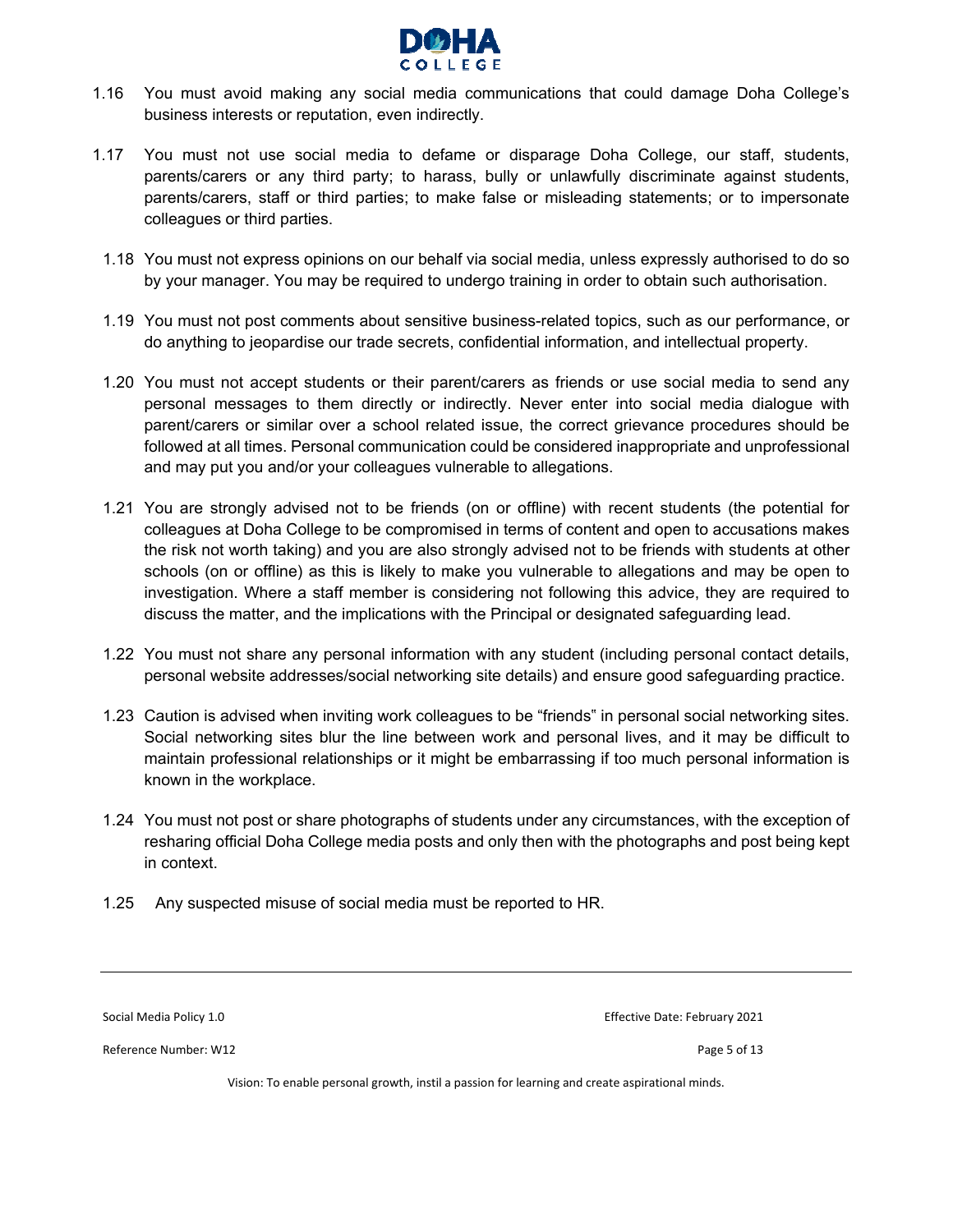

#### GUIDELINES FOR RESPONSIBLE USE OF SOCIAL MEDIA

- 1.26 You should make it clear in social media postings, or in your personal profile, that you are speaking on your own behalf. Write in the first person and use a personal e-mail address.
- 1.27 You must be conscious at all times of the need to keep your personal and professional lives separate. You should not put yourself in a position where there is a conflict between your work for Doha College and your personal interests.
- 1.28 Be respectful to others when making any statement on social media and be aware that you are personally responsible for all communications that will be published on the internet for anyone to see.
- 1.29 If you disclose your affiliation with us on your profile or in any social media postings, you must state that your views do not represent those of your employer. You should also ensure that your profile and any content you post are consistent with the professional image you present to the Doha College community and colleagues.
- 1.30 If you are uncertain or concerned about the appropriateness of any statement or posting, refrain from posting it until you have discussed it with your manager. All communication via social networking sites should be made with the awareness that anything said, shown or received could be made available, intentionally, or otherwise, to an audience wider than originally intended (social networking sites are public forums). You are strongly advised, in your own interests, to take steps to ensure as far as possible your on-line personal data is not accessible to anybody who you do not want to have permission to access it. For example, you are strongly advised to check the security and privacy settings of any social networking site you subscribe to and set these to maximum and, where relevant, use strong passwords and change them regularly.
- 1.31 For further information see the safer internet website http://www.saferinternet.org.uk.
- 1.32 For further information about the safe, secure, and proper use of social media and networking sites, please see http://www.childnet.com/resources/social-networking-aguide-for-teachers-andprofessionals.
- 1.33 If you see social media content that disparages or reflects poorly on Doha College, you must contact the Principal or report it to HR.

Reference Number: W12 **Details and COVID-200** Page 6 of 13

Social Media Policy 1.0 **Bigger 2021 Contained Bullet Contains Contained Bullet Contains Contains Contains Contains Contains Contains Contains Contains Contains Contains Contains Contains Contains Contains Contains Conta**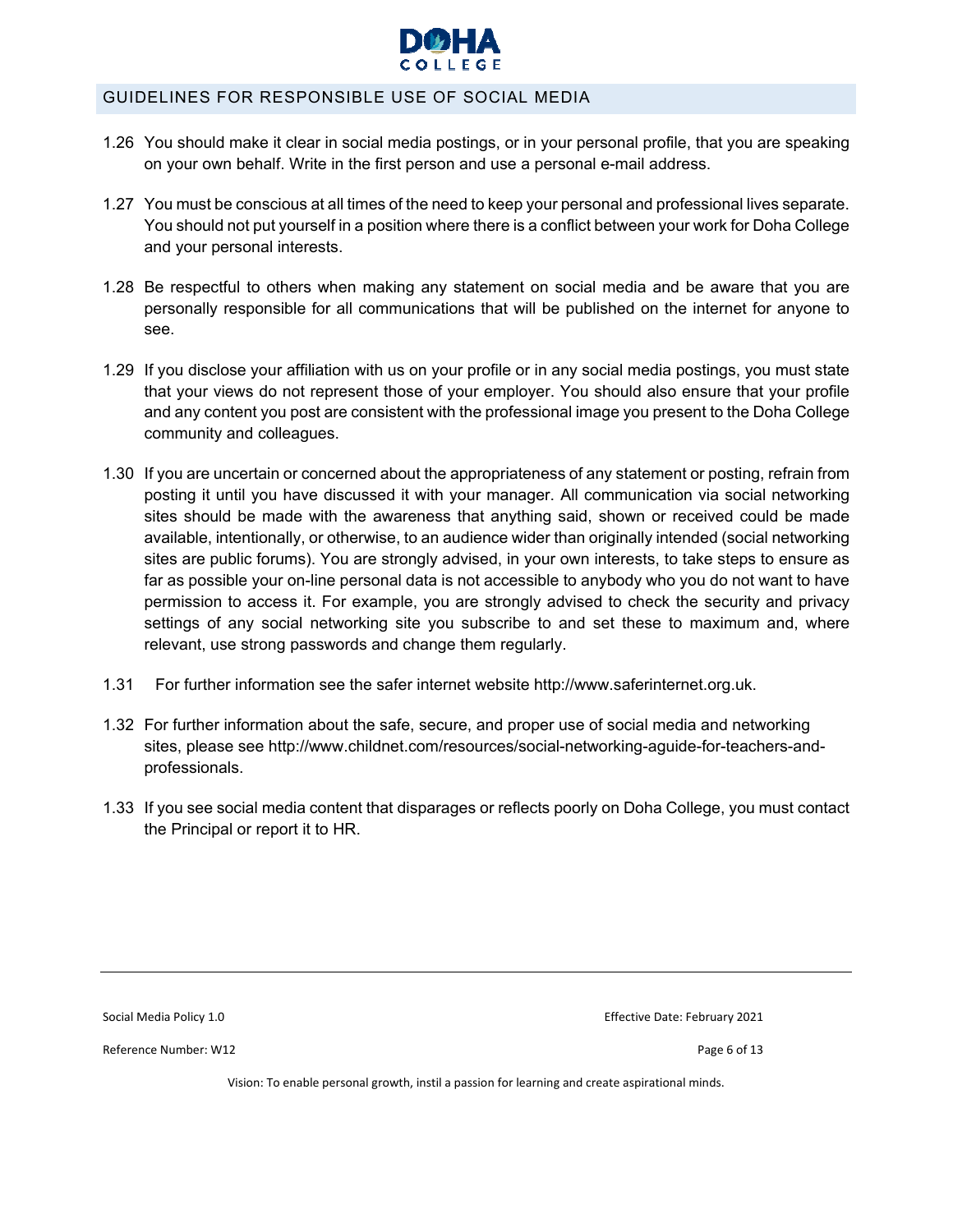

#### BUSINESS USE OF SOCIAL MEDIA

There are many legitimate uses of social media within the curriculum and to support student learning. There are also many possibilities for using social media to enhance and develop students' learning.

- 1.34 There must be a strong pedagogical or business reason for creating official school social media sites. Staff must not create sites unnecessarily or for trivial reasons which could expose Doha College to unwelcome publicity or cause reputational damage. As a guideline, we would expect accounts to be limited to one "faculty" account and one individual staff member account per social media provider. Staff should remember that the greater the number of accounts the greater the risk to Doha College of those accounts being "hacked".
- 1.35 When using social media for educational purposes, the following practices must be observed:
- a. Fill in Social Media Site Creation Approval Form (Appendix 1) and submit to Marketing and Communications for approval.
- b. Doha College social media account 'Usernames' and "handles' must be easily identifiable and consistent. (@DCScienceDept) OR
- c. Marketing can create the social media account and hand over the login details.
- d. Marketing must have the login details and access to all Doha College departments social media accounts.
- e. For no reason must students be given login details to Doha College social media accounts. For example: House accounts.
- f. Staff should set up a distinct and dedicated social media site or account for educational purposes. This should be entirely separate from any personal social media accounts held by that member of staff, and ideally must be linked to an official school email account.
	- a. The URL and identity of the site should be notified to the appropriate Line Manager or a member of the Leadership Team before any account is activated.
	- b. The current password or login details for all social media accounts must be provided to IT who will retain a record of such information.
	- c. The content of any Doha College-sanctioned social media site should be solely professional and should reflect well on Doha College.

Reference Number: W12 **Details and COVID-200** Page 7 of 13

Social Media Policy 1.0 **Social Media Policy 1.0 Exercise 2021** Effective Date: February 2021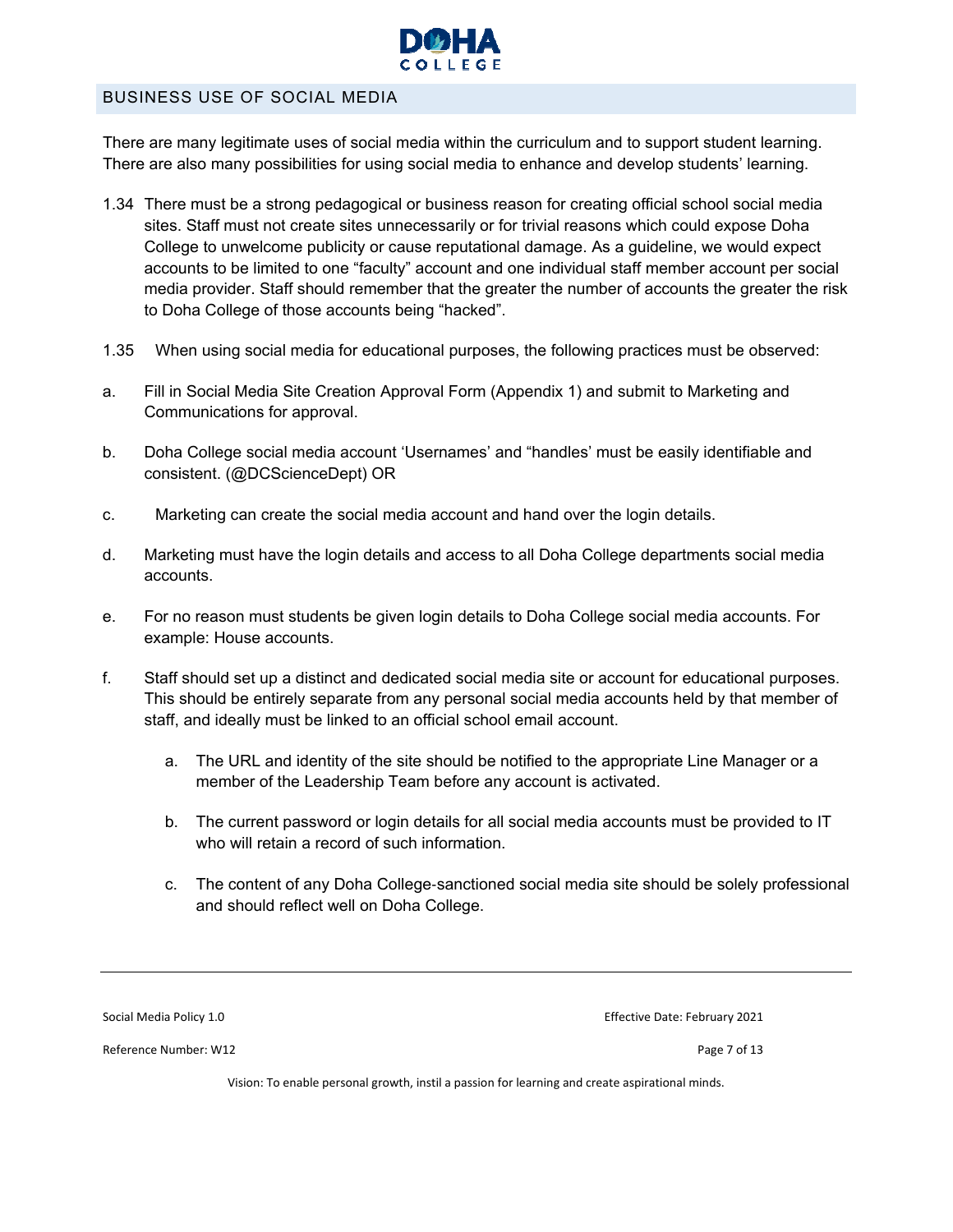

- b. Staff must ensure that Doha College has parent/carer consent to use, post or publish a photograph or video image of the student. Please see 1.37 below in respect of parent/carer consent.
- c. Staff must ensure that they do not identify a student using their full name. Only first/forenames or initials may be used without express parent/carer permission.
- d. Care must be taken that any links to external sites from the account are appropriate and safe.
- e. Any inappropriate comments on or abuse of Doha College social media must immediately be removed and reported to a member of the Leadership Team or HR.
- f. Staff should not engage with any direct messaging of students through social media where the message is not public.
- g. Staff should not seek to view/link up with /view student accounts. For example, in the case of Twitter, staff should not "follow back" those who follow, share or like Doha College comments/posts.
- 1.36 The use of social media for business purposes is subject to the remainder of this policy

#### PARENT/CARER CONSENT

- 1.37 Each academic year parents/carers are asked whether they give their permission for Doha College to use photographs and video images of their child for school related purposes. Parents/carers have the right to withdraw this consent at any point.
- 1.38 The Marketing Department retains a list of those parents/carers who have objected to or who have placed any restrictions or limitations on the use of images of their child. Staff should familiarise themselves with the names of the students on that list. It is a disciplinary offence to use, post or publish a photograph or video image of a student contrary to the instructions of their parent/carer.

#### *Monitoring*

- 1.39 We reserve the right to monitor, intercept and review, without further notice, staff activities using our IT resources and communications systems, including but not limited to social media postings and activities, to ensure that our rules are being complied with and for legitimate business purposes and you consent to such monitoring by your use of such resources and systems.
- 1.40 In the event of any member of staff noticing anything detrimental to the reputation of Doha College they must not reply in person but immediately pass on the information to the Principal.
- 1.41 For further information, please refer to our Interest Acceptable Use Policy.

Social Media Policy 1.0 **Bigger 2021 Contained Bullet Contains Contained Bullet Contains Contains Contains Contains Contains Contains Contains Contains Contains Contains Contains Contains Contains Contains Contains Conta** Reference Number: W12 **Details and COVID-200** Page 8 of 13 Vision: To enable personal growth, instil a passion for learning and create aspirational minds.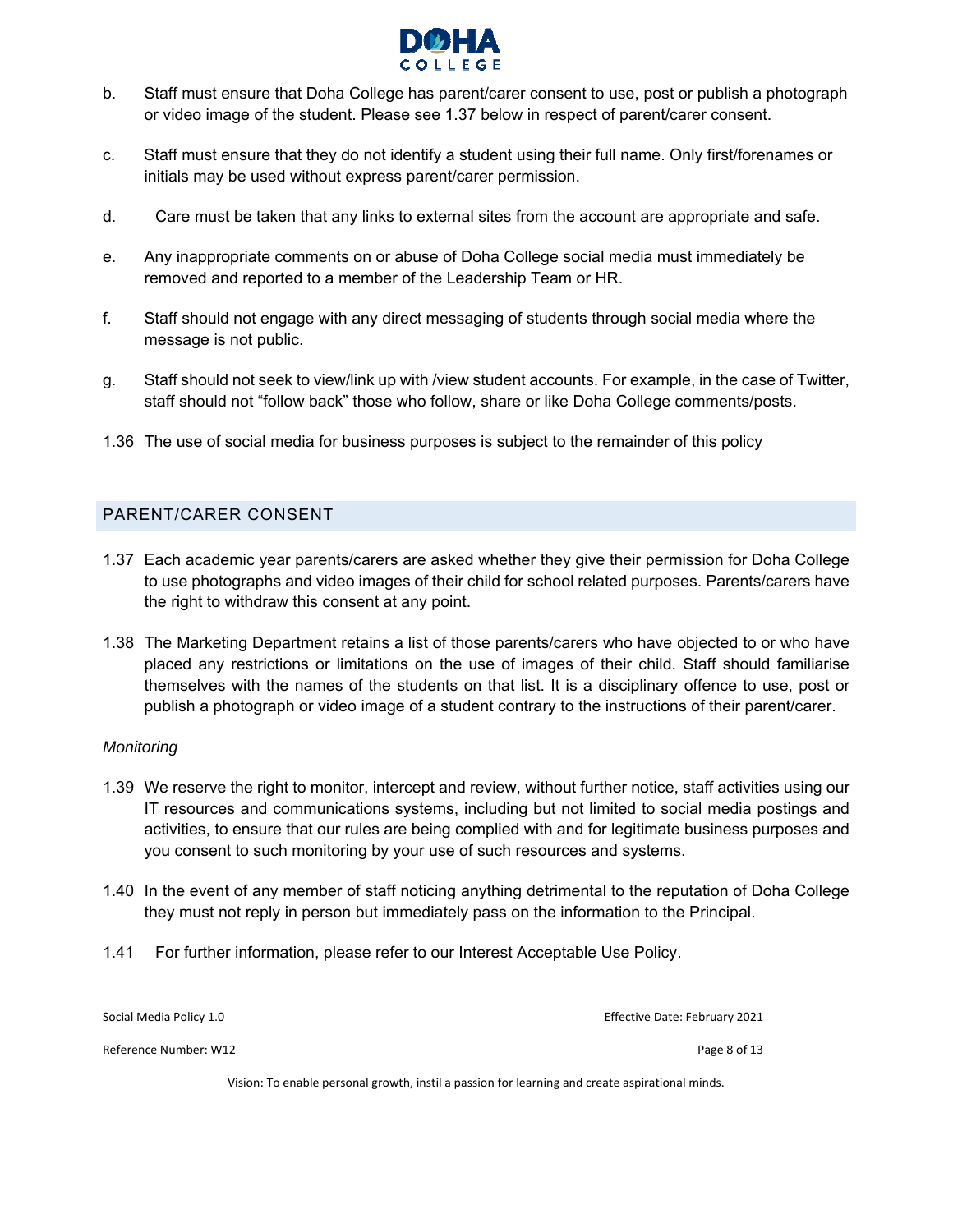

#### RECRUITMENT

1.42 We may use social media to advertise vacancies within Doha College. Such advertisements will be prepared and posted by HR.

#### BREACH OF THIS POLICY

- 1.43 Breach of this policy may result in disciplinary action up to and including dismissal. Any member of staff suspected of committing a breach of this policy will be required to cooperate with our investigation, which may involve handing over relevant passwords and login details.
- 1.44 You may be required to remove any social media content that we consider to constitute a breach of this policy. Failure to comply with such a request may result in disciplinary action.

| <b>Revision Date</b> | <b>Description</b>                                                                          | <b>Sections Affected</b> |
|----------------------|---------------------------------------------------------------------------------------------|--------------------------|
| October 2016         | Amendment to not permit<br>personal usage during hours                                      | 5.13                     |
| April 2021           | Remove section of proposed<br>contributors to the site; edited<br>opening and process text. | Appendix 1               |
|                      |                                                                                             |                          |

#### RECORD OF REVISIONS TO POLICY

Reference Number: W12 **Details and COVID-200** Page 9 of 13

Social Media Policy 1.0 **Social Media Policy 1.0 Effective Date: February 2021**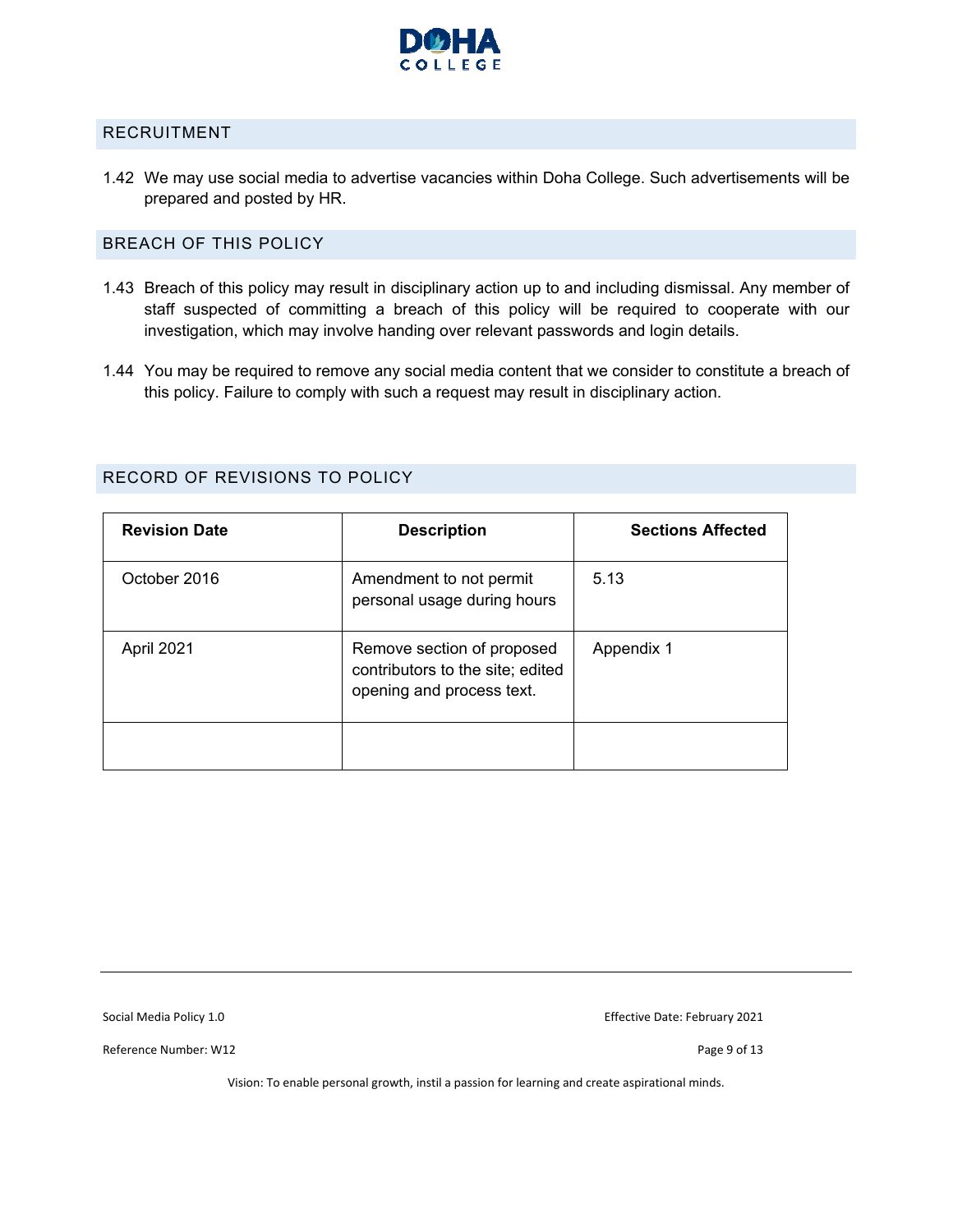

#### APPENDIX 1 – SOCIAL MEDIA SITE APPROVAL FORM

Creating or use of any social media on behalf of Doha College must be approved and set up by the Marketing Department. Please complete this form and forward it to the Head of Marketing and Communications.

| <b>TEAM DETAILS</b>                                                                                                                                                                                                                                                       |                                |                    |         |           |              |
|---------------------------------------------------------------------------------------------------------------------------------------------------------------------------------------------------------------------------------------------------------------------------|--------------------------------|--------------------|---------|-----------|--------------|
| Department                                                                                                                                                                                                                                                                |                                |                    |         |           |              |
| Name of author                                                                                                                                                                                                                                                            |                                |                    |         |           |              |
| Author's line manager                                                                                                                                                                                                                                                     |                                |                    |         |           |              |
| What social media site<br>will you be<br>creating?                                                                                                                                                                                                                        | Facebook<br>(page OR<br>group) | Twitter<br>Account | YouTube | Instagram | Other (name) |
| (please tick)                                                                                                                                                                                                                                                             |                                |                    |         |           |              |
| Proposed name/URL                                                                                                                                                                                                                                                         |                                |                    |         |           |              |
| PURPOSE OF SETTING UP SOCIAL MEDIA SITE (S)<br>(please describe why you want to set up this site and the content of the site)                                                                                                                                             |                                |                    |         |           |              |
|                                                                                                                                                                                                                                                                           |                                |                    |         |           |              |
| PROPOSED AUDIENCE OF THE SITE. Please tick all that apply.                                                                                                                                                                                                                |                                |                    |         |           |              |
| Doha College students (provide age range)<br>€<br>Doha College staff<br>€<br>Students' family members<br>€<br>Students from other schools (provide names)<br>€<br><b>External organisations</b><br>€<br>Members of the public<br>€<br>Others; please provide details<br>€ |                                |                    |         |           |              |

Social Media Policy 1.0 **Social Media Policy 1.0 Effective Date: February 2021** 

Reference Number: W12 **Details and COVID-200** Page 10 of 13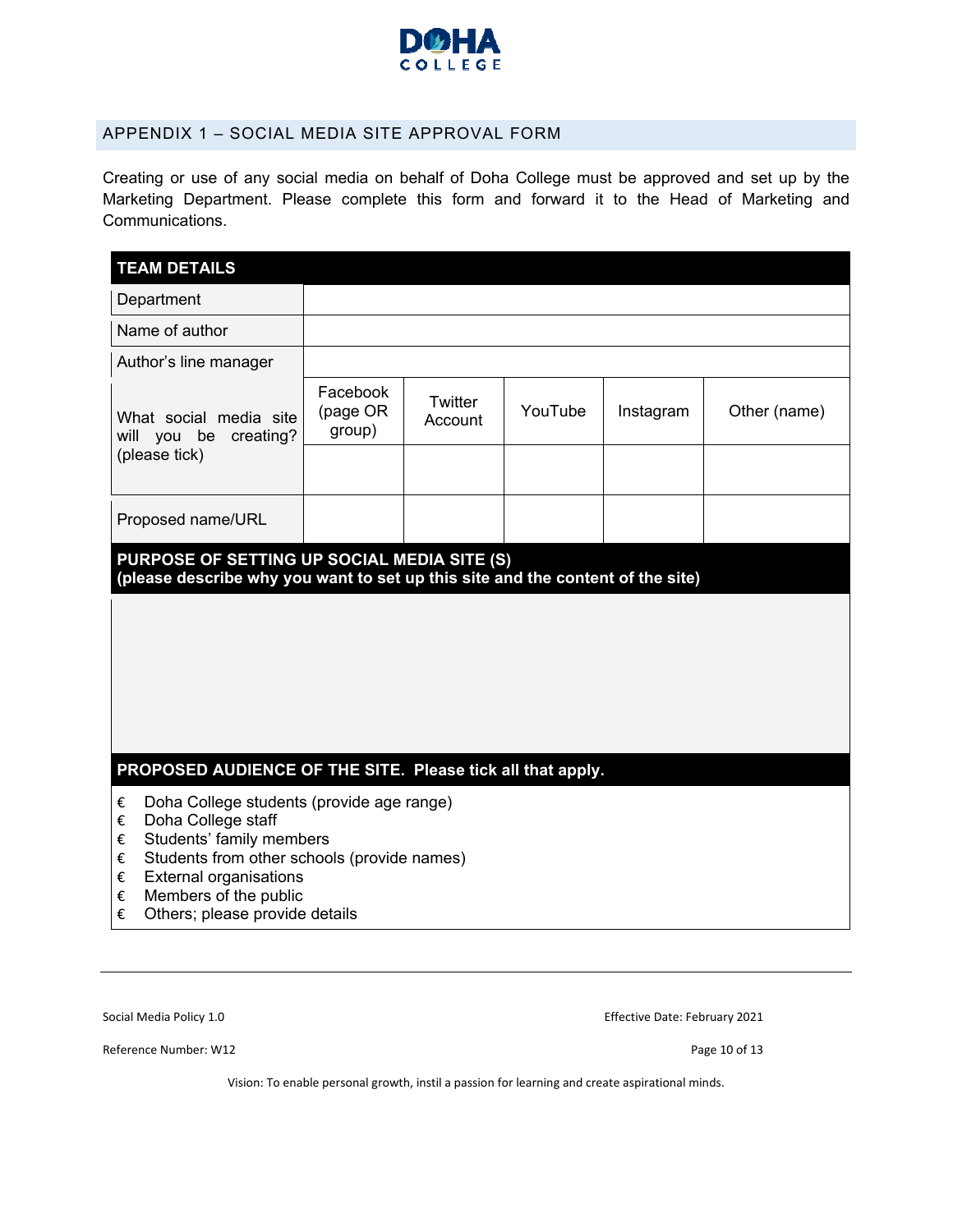

| <b>ADMINSTRATION OF THE SITE</b>                                                                                                                                                                                               |           |  |
|--------------------------------------------------------------------------------------------------------------------------------------------------------------------------------------------------------------------------------|-----------|--|
| Names of administrators (the site must have at<br>least two approved administrators)                                                                                                                                           |           |  |
| Who will vet contributions? E.g., Line Manager<br>(staff request) or teacher (student request)                                                                                                                                 |           |  |
| Proposed date of going live                                                                                                                                                                                                    |           |  |
| Proposed date for site closure if applicable                                                                                                                                                                                   |           |  |
| What security measures will you take to prevent<br>unwanted or unsuitable individuals/comments on<br>the site?                                                                                                                 |           |  |
| APPROVAL (approval from relevant people must be obtained before the site can be created.<br>The relevant staff must read this form and complete the information below before final<br>approval can be given by the Principal). |           |  |
|                                                                                                                                                                                                                                |           |  |
|                                                                                                                                                                                                                                | Name      |  |
| <b>Line Manager:</b> I approve the aims and content of                                                                                                                                                                         | Signature |  |
| the proposed site.                                                                                                                                                                                                             | Date      |  |
|                                                                                                                                                                                                                                | Name      |  |
| Head of Marketing and Communications:  <br>approve the aims and content of the proposed site                                                                                                                                   | Signature |  |
| and the use of school brand and logo.                                                                                                                                                                                          | Date      |  |
|                                                                                                                                                                                                                                | Name      |  |
| Principal                                                                                                                                                                                                                      | Signature |  |

#### **PROCESS**

Once approved, the Marketing Department will set up your account and share the URL, username, and password. The Marketing Department is the only one authorised who can set up any social media accounts relevant or affiliated to Doha College.

Reference Number: W12 **Details and COVID-2012 Page 11 of 13** Page 11 of 13

Social Media Policy 1.0 **Social Media Policy 1.0 Effective Date: February 2021**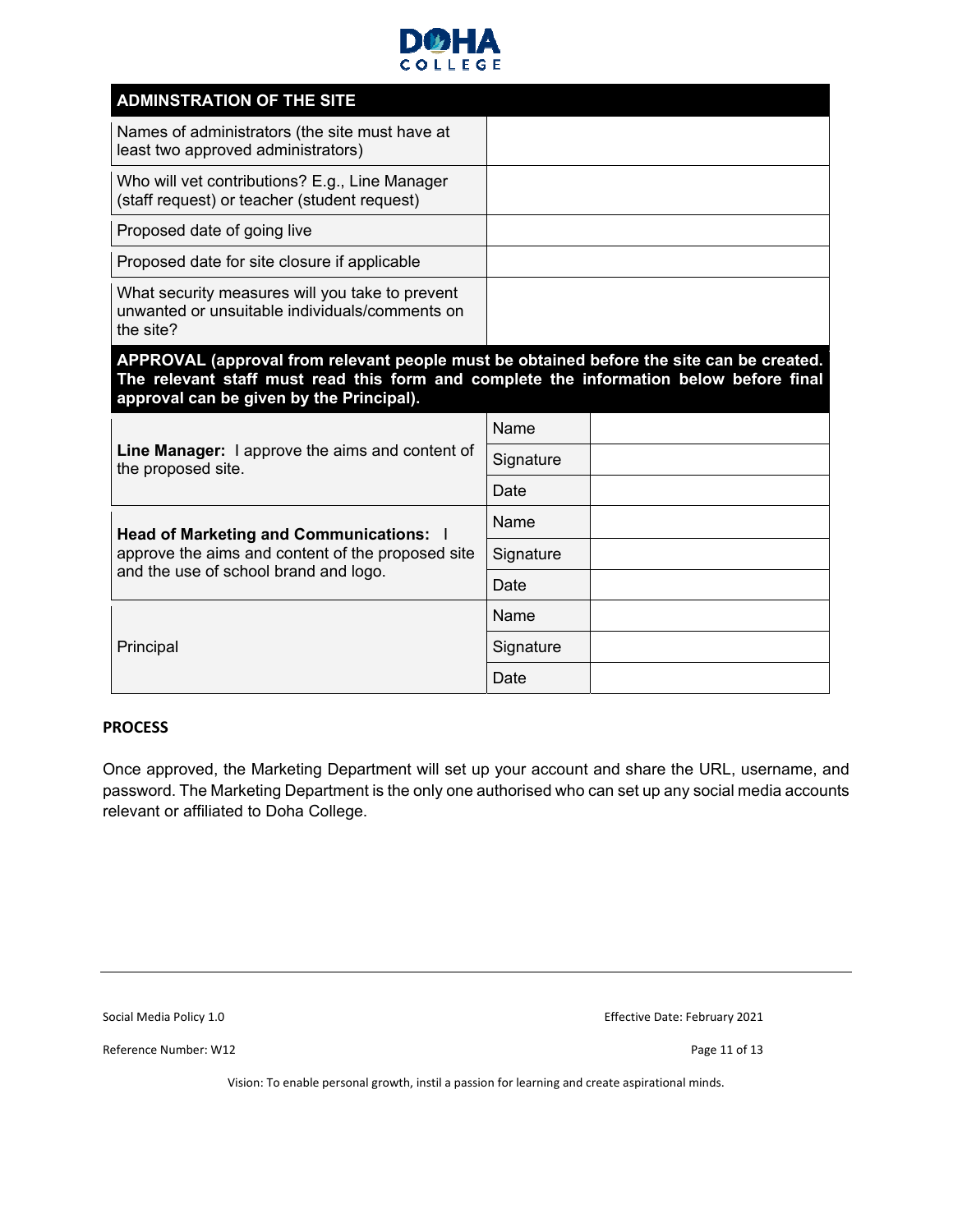

**Accredited by** 



# About Doha College

# **Vision** To enable personal growth, instil a passion for learning and create aspirational minds.

### **Mission**

With the growth-mindset philosophy of High Performance Learning, we develop confidence, creativity and intellectual curiosity in a safe, caring and inclusive environment for our students to make a lasting contribution to global society.

## **Core Values**

**Excellence and diligence** Respect and Integrity Commitment and Accountability Perseverance and Honesty Fun and Enjoyment Challenge and reward

## Doha College

PO Box 7506, Doha, State of Oatar

#### $+97444076777$

- enquiries@dohacollege.com
- www.dohacollege.com